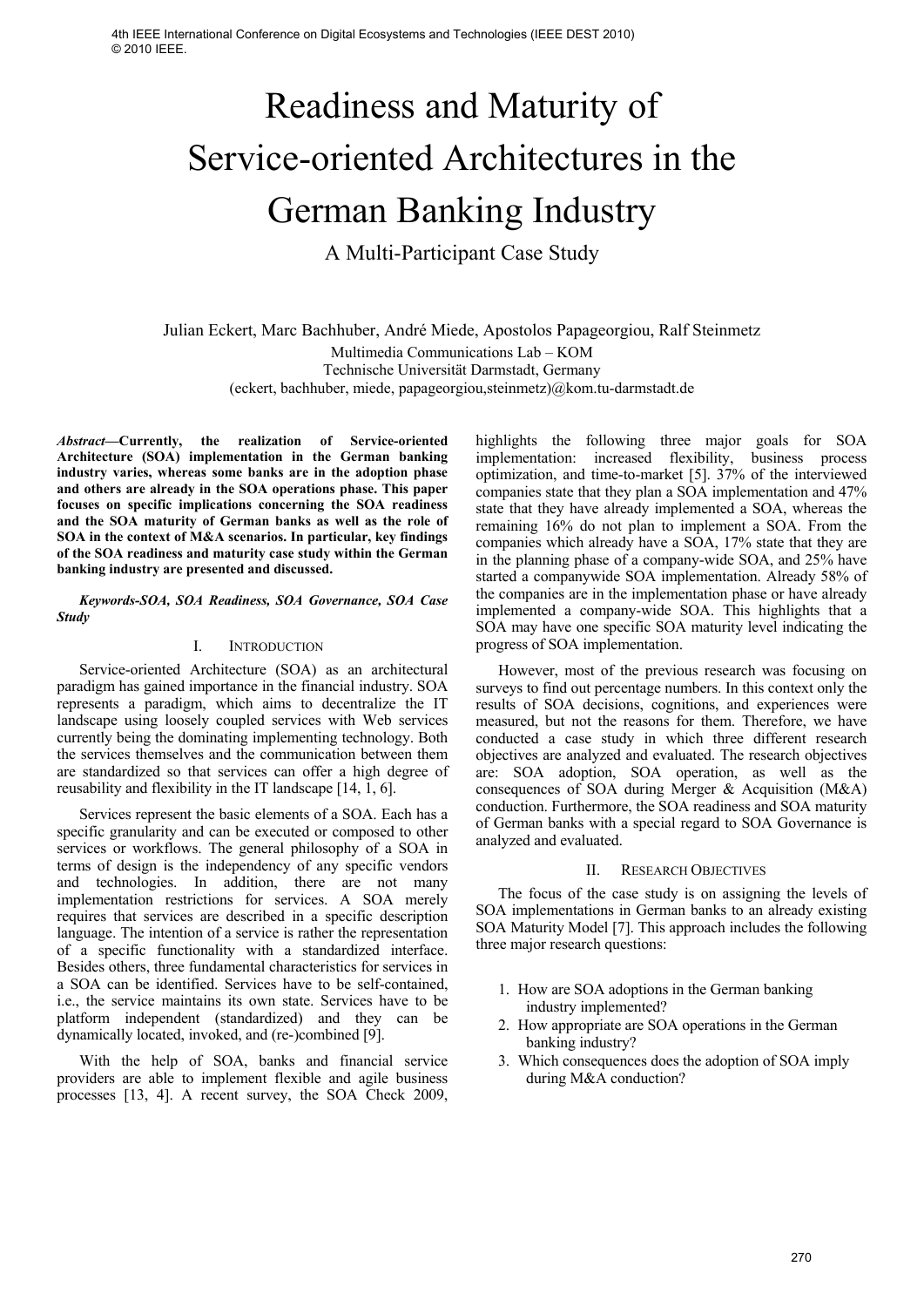

Figure 1: Research framework of the case study

The answers to those questions help to understand how SOAs in German banks are implemented, why it is done, in which way, and to which extent. Furthermore, an evaluation of the impacts a SOA has in the context of the financial industry including both competitive advantage and cost reduction is supported. SOA adoption, SOA operations, and SOA during M&A conduction represent the three research objectives of SOA implementation in banks, which are mostly derived from SOA Governance issues [11, 12]. These parts are summed up in the research framework as depicted in Figure 1, serving as foundation for the questions which have been used for the personal interviews.

*SOA adoption* as the first research objective comprises three subtopics: conformance, realization, and implementation. In the first subtopic, organizational, procedural, and technological conformance issues are discussed: the company's organizational structure and adjustments of responsibilities, the progress of process documentation, process analysis, and process optimization as well as the maturity of technology. The second subtopic discusses roadmaps and motivations for a SOA adoption as well as upcoming challenges. Furthermore, the degree of SOA experiences a bank acquired on its own and the influences of external consultants are discussed. The degree of standardization, representing the ratio between the selfdeveloped SOA solutions in the IT departments and the parts that are bought from external IT providers as well as the determination of the procurement of external services, is discussed in the third subtopic.

*SOA operations* as the second objective of the research framework emphasizes on SOA Life Cycle Management as well as practical experiences and issues. In order to differentiate between banks with high and those with low service-orientation, it is investigated to which extent processes are implemented with the usage of services and how many services already exist. Life Cycle Management comprises five issues being derived from SOA Governance which are adapted to the banking industry. The conformity between goals of the IT and goals of the management are subsumed in the subtopic alignment. Furthermore, performance management tools for business critical services, value contribution of each service as well as service selection processes are investigated. Moreover, security issues for purchasing and using services from external providers and third parties are subject of the study. The second subtopic, namely practical experiences, focuses on the suitability of daily use of services in the banking industry dealing with competitive advantages and challenges that may occur due to the operation of services.

Due to the increasing importance of M&As in the German banking industry, both the architecture and the success of SOA during M&A conduction are analyzed in the third research objective, *SOA during M&A*. This implies the analysis of the impact of a flexible architecture on the ease of integrating both parties. Also generic questions are evaluated, such as how a SOA influences an M&A conduction and how a forthcoming M&A influences a SOA.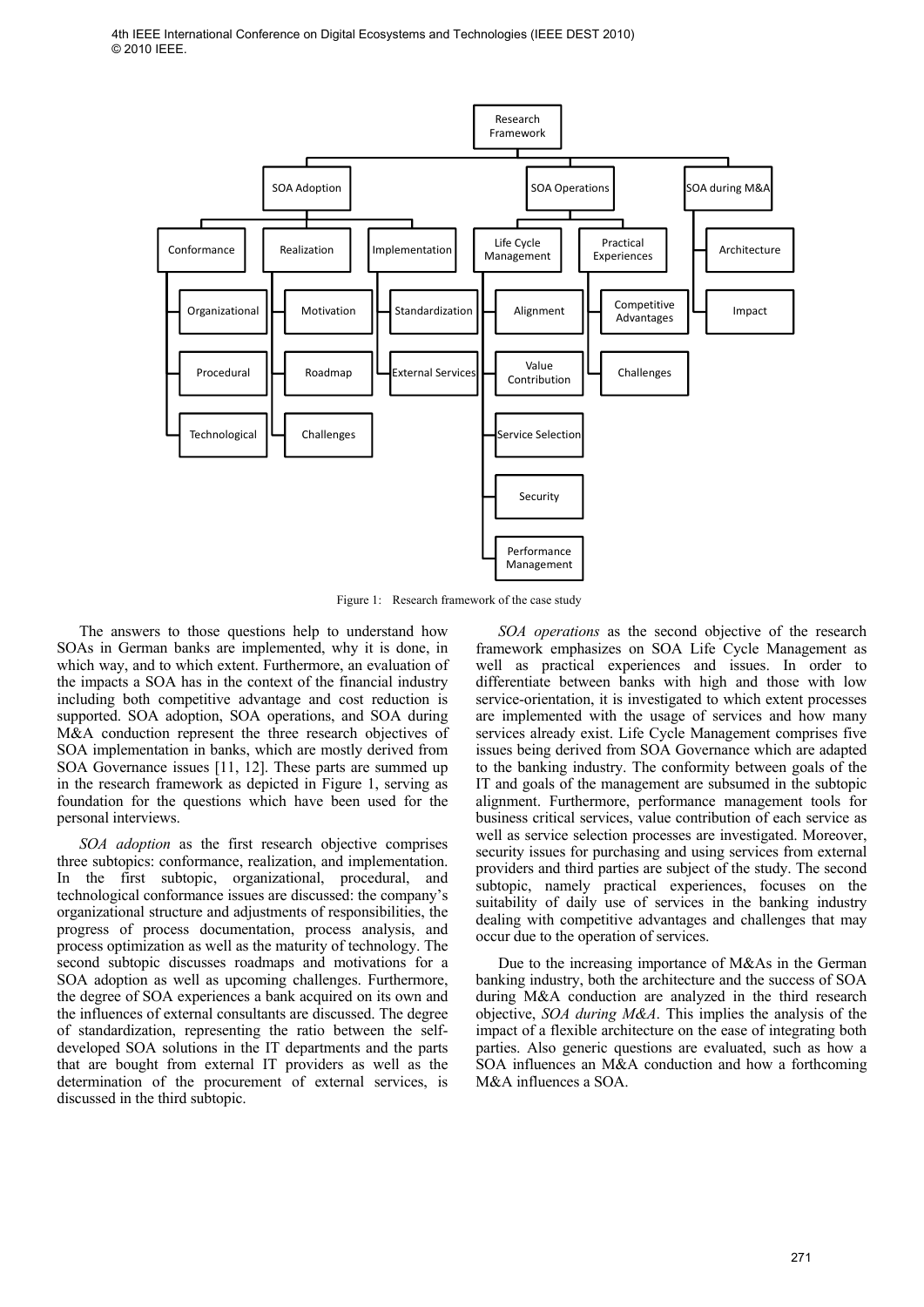## III. ORGANIZATION OF THE STUDY

Based on the research method described by Yin [15] and Myers [10] a case study has been developed, the objective of which is to analyze the SOA implementation qualitatively and to investigate the context of decisions that influences the status of the SOA and the kind of the technologies used.

The case study is mainly based on the results of personal interviews with four IT architects of German banks. Questionnaires have been created which could be used as guidelines during the interviews. The interview results were evaluated with the help of an interview analysis, a key aspect identification, a case composition, and an evaluation of the findings. The latter activity comprises the development of new propositions derived from the previous findings, which facilitates the development of new perceptions on the SOA topic. Therefore, this may trigger a reaction on both theoretical foundations and current focus areas.

## IV. CASE STUDY FINDINGS

Although the number of already implemented services and SOA-supported processes varies, the findings of the different cases are not contradictory to each other. On the contrary, the single cases complement one another. Therefore, it is possible to give a generalized overview of the SOA maturity and readiness of the German banking industry, which is presented in the following.

## *A. SOA Adoption*

The first aspect under investigation is SOA Adoption. An initial finding is that the basic technical platform has already been developed for each bank and all technical issues in this regard could be solved appropriately. However, only few processes are completely implemented using services. Instead, services are often implemented as single, separate "islands", where service communication is restricted to some legacy applications which are enhanced by service functionalities. In addition, services are mostly used in parts of the architecture intended for interaction with the customer, i.e., supporting sales processes with service-based web applications.

The general motivation for implementing a SOA was always driven by the bank itself and not by external consultants or vendors. However, in the actual SOA implementation phase, external consultants have often been involved.

Differences emerge with regard to both the Enterprise Service Bus (ESB) and the Service Registry. An ESB represents a specific middleware that enables a SOA to become more scalable, more reliable, and location-independent [2], whereas a Service Registry provides a library which enables the user to find and to bind new services according to the users' preferences. Only one of the interviewed institutions can offer both an ESB and a Service Registry, while the others cannot. This is exactly the institution which integrated an off-the-shelfproduct. In contrast to that, the SOAs of the other banks are self-developed solutions.

The main reason for this phenomenon is that when buying standard SOA technology, the ESB and the Service Registry are mostly included. By contrast, in self-developed SOAs, the development objective is rather the creation and enhancement of single services than the implementation of appropriate tools for organizations and flexible middleware. Especially due to the latter, often no XML-based ESB is available in selfdeveloped SOAs and the services are mostly organized in simple sheets, e.g., using MS-Excel.

Another important aspect is the conformance of processes. Our study shows that process documentations have partially been created. However, holistic process documentations due to SOA adoptions have never been made. Documentation was created for single projects or single divisions only. The banks were rather organized project-oriented than process-oriented, so that SOA is mostly focusing on domains and less actually focusing on business processes.

With regard to the organization, only in one case the entire organization has been involved in the SOA implementation, so that each employee could gain the required SOA awareness. In the three other cases, only the divisions of the banks responsible for SOA adoption were involved, while SOA awareness of other employees – which are potential end-users – is missing. In these cases, SOA is regarded as a technical topic only and does not receive much support from the business side.

# *B. SOA Operations*

The second focus of our research is on already established SOAs, which refers to the so-called SOA operations phase. Since SOA adoption in the examined German banks is nearly completed, the next step is to check the SOA Life Cycle Management as well as competitive advantages and challenges.

Although none of the interviewees assumes that SOA represents a general security issue, they state that it has to be ensured that the used SOA does not lead to any security issues as it evolves. According to the interviewees, keeping track of security issues as the SOA grows is critical. In order to guarantee a high level of security, external services are used only for special cases, such as SCHUFA requests. However, in all other cases, if an external service is involved, the provider is also part of the bank group or the service is specified together with the provider. The communication channel is secured and only individually specified dedicated communication channels were used. A registry based on the common UDDI-standard is used in none of the cases while no services are included in a flexible and loosely coupled manner either.

Further issues in the phase of SOA operations are the poor reusability of services, the change to newer versions, and low performance of services in the core banking functionality. Performance monitoring is seen by the interviewees as an appropriate method to check and enhance the value of the SOA. However, in practice this is done rarely since either no monitoring components exist or they are not in use yet. Reusability is almost always the only metric which exists in a SOA and which is measured.

The study shows that an important point is the choice of the services' granularity. This choice has to be made carefully, since the performance is low for too small designed services, whereas the reusability is low, if the services are dimensioned too large. In any case, much time is needed to redesign the services, so that a high amount of costs occurs.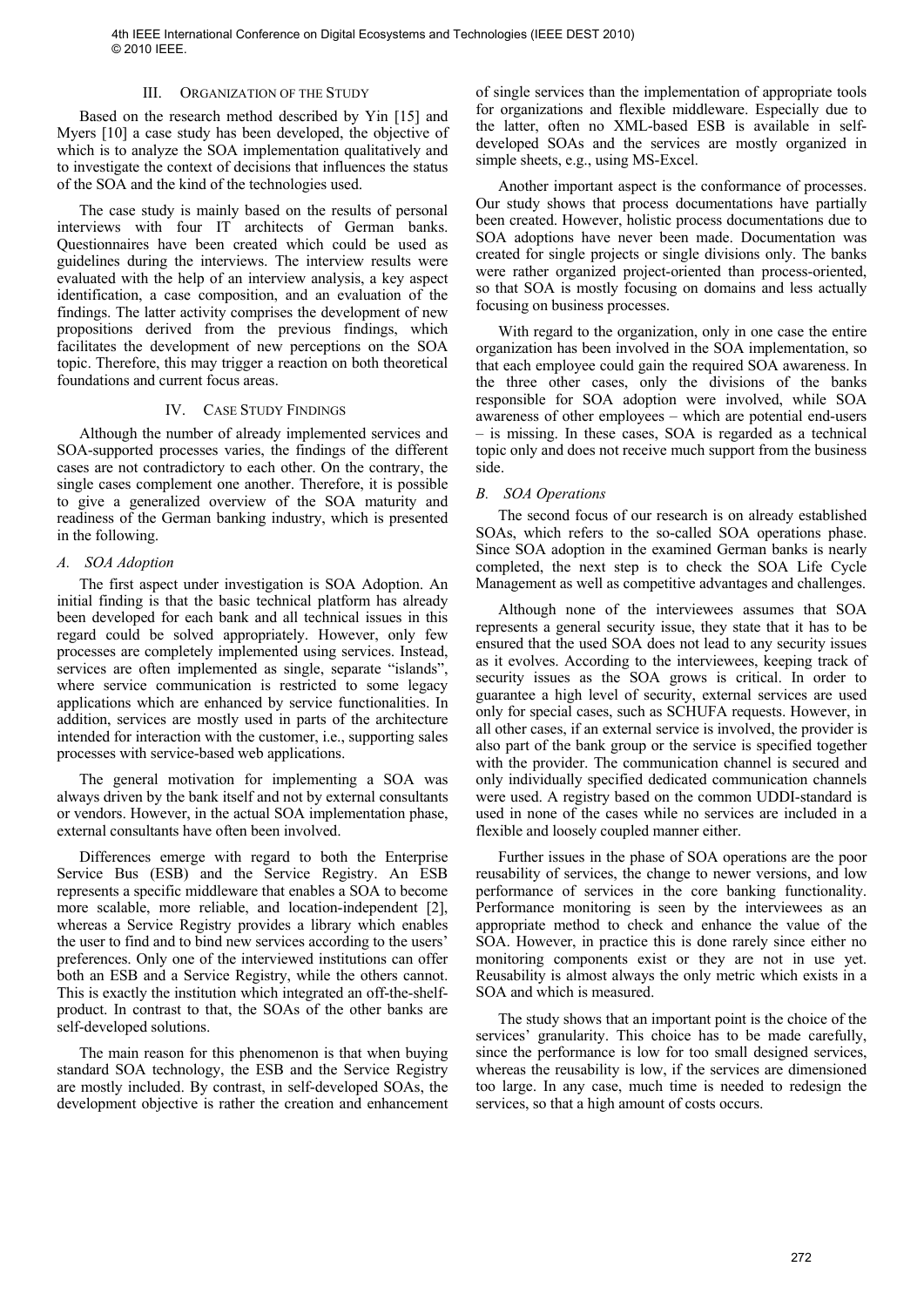Often issues arise concerning the exchange of services due to newer versions, in the case that no ESB is used. As mentioned in [6], an XML-based ESB can support the SOA in making the communication easier and solving coordination conflicts. Since there is mostly no XML-based ESB available in self-developed SOA implementations, especially these kinds of problems arise. Mostly the legacy applications do not support XML and are restricted to apply comma separated files only to communicate between service purchaser and service user.

Another objective was to investigate competitive advantages. Concerning this matter, an often mentioned argument is that SOA makes the outsourcing of processes easier. In fact, all interviewed banks agreed on this argument. As explained by one of the participating banks, process orientation is a key objective for adopting SOA, thus, process outsourcing represents rather a requirement than solely an advantage. Another bank could already achieve a reduction of complexity due to the outsourcing of SOA-supported processes. In spite of its high potential, process outsourcing with SOA is used to a low extent in practice. The most important issue in this context is the coordination and the definition of standardized services in the banking industry, which are actually accepted by all investigated German banks.

All in all, in the initial phases, a SOA incurs a lot of costs, thus, SOA should be seen as an investment for the long-term. Since the observed SOAs have not been in operation long enough, competitive advantages could not been proven yet.

## *C. SOA during M&A phases*

The third focus of our research is SOA during M&A phases. The investigation has shown that the motivation for involving SOAs during such phases is almost always driven by aspects of cost reduction. Especially, when both the buyer and the acquired company can offer a well established SOA, the actual conduction of the M&A is expected to become easier from a technical perspective and the cost reduction becomes significant.

An often mentioned motivation for SOA adoption is that in phases of M&A a best-of-breed approach can be used. However, such an approach was used by none of the interviewed banks. The interviewees argue that it is too difficult, time-consuming, and expensive in practice to decide which of the available services offers the highest value contribution, since the SOAs are not as well established as to let this decision be made by the SOA automatically. Additionally, the already existing services ensure a higher level of compatibility to the existing architecture of the buyer than the others. Often, these issues result in choosing poorer services instead of superior ones.

Currently, the observed German banks prefer to keep only the architecture of the buyer and to import all required data of the IT architecture from the acquired company. As a

| B | m | P | B | T | $\mathbf{O}$ | P | B | m<br>ı. | $\mathbf{O}$ | P | В | m<br>л | P |
|---|---|---|---|---|--------------|---|---|---------|--------------|---|---|--------|---|
|   |   |   |   |   |              |   |   |         |              |   |   |        |   |
| 2 |   |   |   |   |              |   |   |         |              |   |   |        |   |
|   |   |   |   |   |              |   |   |         |              |   |   |        |   |
|   |   |   |   |   |              |   |   |         |              |   |   |        |   |
|   |   |   |   |   |              |   |   |         |              |   | 5 |        |   |
|   |   |   |   |   |              |   |   |         |              |   |   |        |   |

Figure 2: SOA TOP-View

consequence, most parts of the IT architecture from the acquired company will be discarded.

While no best-of-breed approach is used in practice, a SOA could offer some other advantages in M&A phases. Prior to the M&A phase, organizing the SOA adoption results in a highlevel overview of the bank's IT architecture. The interviewees argue that this overview enables the bank to make decisions easier regarding the merger of both IT architectures. However, this advantage is just a subjective perception of the interviewees and could not be quantified in practice.

## DETERMINATION OF THE SOA MATURITY LEVEL

To sum up the findings of the case study and to offer a high-level overview, the SOAs of the investigated German banks have been rated using the SOA Maturity Model from Johannsen and Goeken [7].

Figure 2 depicts the results of the maturity levels visualized as SOA TOP-Views (Technical, Organizational, and Procedural Aspects). This kind of visualization enables the reader to get a quick high-level overview of the SOA maturity in the examined German banks. The rows are derived from the Common Capability Maturity Model Integration (CMMI) model [3, 8]. "Initial" (level 1) means that no SOA exists but the first SOA awareness is available. In level 2 ("Managed") some processes are already implemented in a service-oriented way. The SOA is "Defined" (level 3) as soon as the entire enterprise is covered by the SOA. "Quantitatively Defined" (level 4) means that performance measuring tools are commonly integrated and used. Finally, when the level 5 ("Optimizing") is achieved, the SOA is getting refined continuously.

Fields containing a plus (+) display already achieved levels, fields marked with a zero (0) denote levels which are not yet achieved, since they are still in progress, and the sign minus (-) means that this level of maturity probably cannot be achieved in the short-term.

The result of this rating is remarkable: Contrary to the states of the banks, the actual results from the investigated banks are very similar to each other. This finding is also reflected in the maturity level. Although the technical aspect can always offer the highest level of maturity, all in all the investigated banks can be assigned to maturity level two.

A special case represents the first bank (B1) and its procedural aspect. This is because B1 has an institution for optimizing IT and SOA.